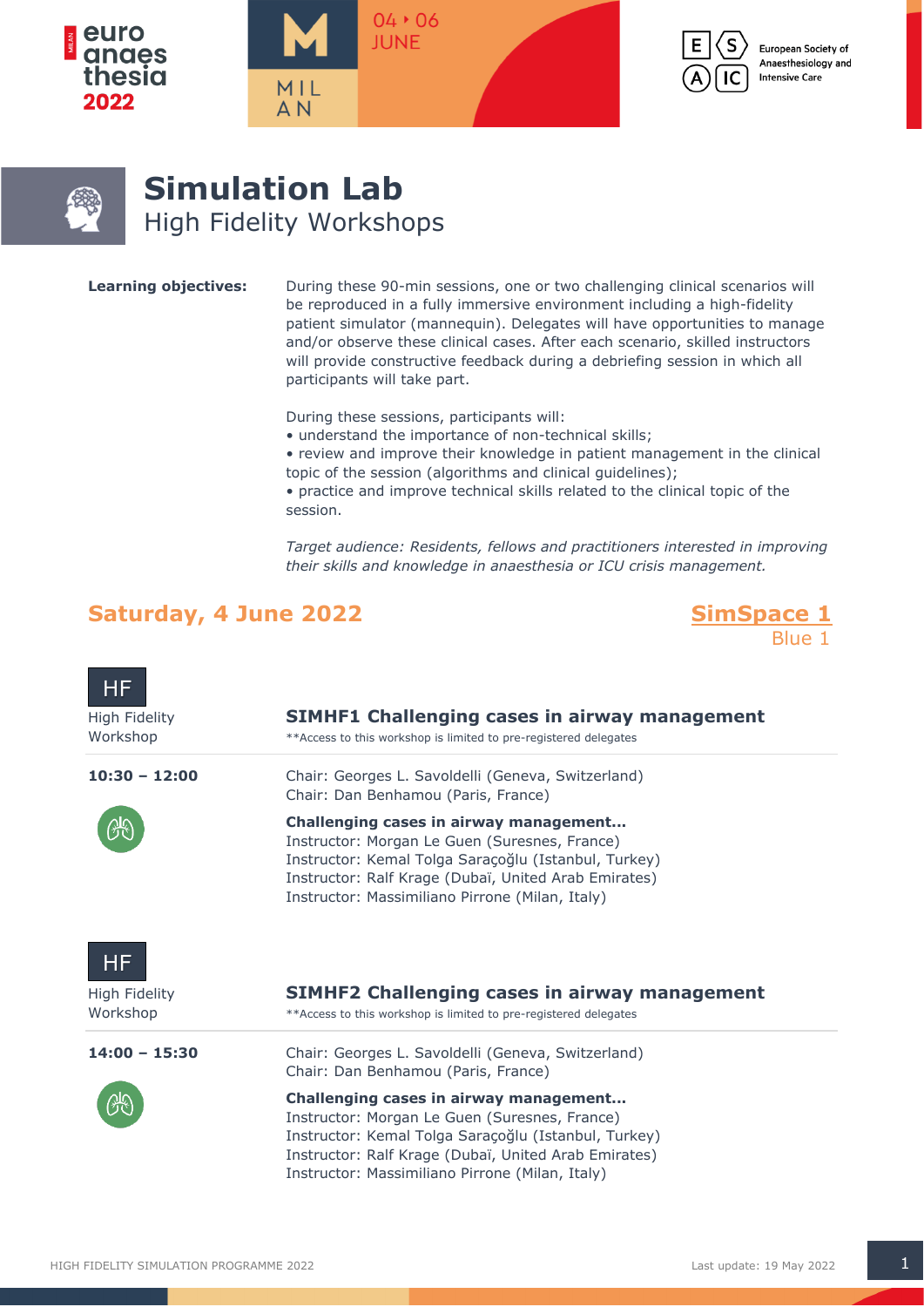

**Contract Contract** 





European Society of Anaesthesiology and **Intensive Care** 

| <b>High Fidelity</b><br>Workshop | <b>SIMHF3 Challenging cases in ICU and trauma</b><br>** Access to this workshop is limited to pre-registered delegates                                                                                                                                                                      |
|----------------------------------|---------------------------------------------------------------------------------------------------------------------------------------------------------------------------------------------------------------------------------------------------------------------------------------------|
| $16:00 - 17:30$                  | Chair: Georges L. Savoldelli (Geneva, Switzerland)<br>Chair: Dan Benhamou (Paris, France)                                                                                                                                                                                                   |
| $\widetilde{\ll}$                | Challenging cases in ICU and trauma<br>Instructor: Samy Figueiredo (Paris, France)<br>Instructor: Andrea Meli (Milan, Italy)<br>Instructor: Ayten Saraçoğlu (Pendik- Istanbul, Turkey)<br>Instructor: Ralf Krage (Dubaï, United Arab Emirates)<br>Instructor: Mauro Panigada (Milan, Italy) |

## **Sunday, 5 June 2022**

**SimSpace 1**<br>Blue 1

| HF,<br><b>High Fidelity</b><br>Workshop | <b>SIMHF4 Challenging cases in ICU and trauma</b><br>** Access to this workshop is limited to pre-registered delegates                                                                                                                                                                          |
|-----------------------------------------|-------------------------------------------------------------------------------------------------------------------------------------------------------------------------------------------------------------------------------------------------------------------------------------------------|
| $08:30 - 10:00$                         | Chair: Georges L. Savoldelli (Geneva, Switzerland)<br>Chair: Dan Benhamou (Paris, France)                                                                                                                                                                                                       |
|                                         | Challenging cases in ICU and trauma<br>Instructor: Samy Figueiredo (Paris, France)<br>Instructor: Mette Lind Kristensen (Herlev, Denmark)<br>Instructor: Ayten Saraçoğlu (Pendik- Istanbul, Turkey)<br>Instructor: Crina Burlacu (Dublin, Ireland)<br>Instructor: Mauro Panigada (Milan, Italy) |
| HF<br>High Fidelity<br>Workshop         | <b>SIMHF5 Challenging cases in ICU and trauma</b><br>**Access to this workshop is limited to pre-registered delegates                                                                                                                                                                           |
| $10:30 - 12:00$                         | Chair: Georges L. Savoldelli (Geneva, Switzerland)<br>Chair: Dan Benhamou (Paris, France)                                                                                                                                                                                                       |
|                                         | Challenging cases in ICU and trauma<br>Instructor: Samy Figueiredo (Paris, France)<br>Instructor: Mette Lind Kristensen (Herlev, Denmark)<br>Instructor: Ayten Saraçoğlu (Pendik- Istanbul, Turkey)<br>Instructor: Crina Burlacu (Dublin, Ireland)<br>Instructor: Mauro Panigada (Milan, Italy) |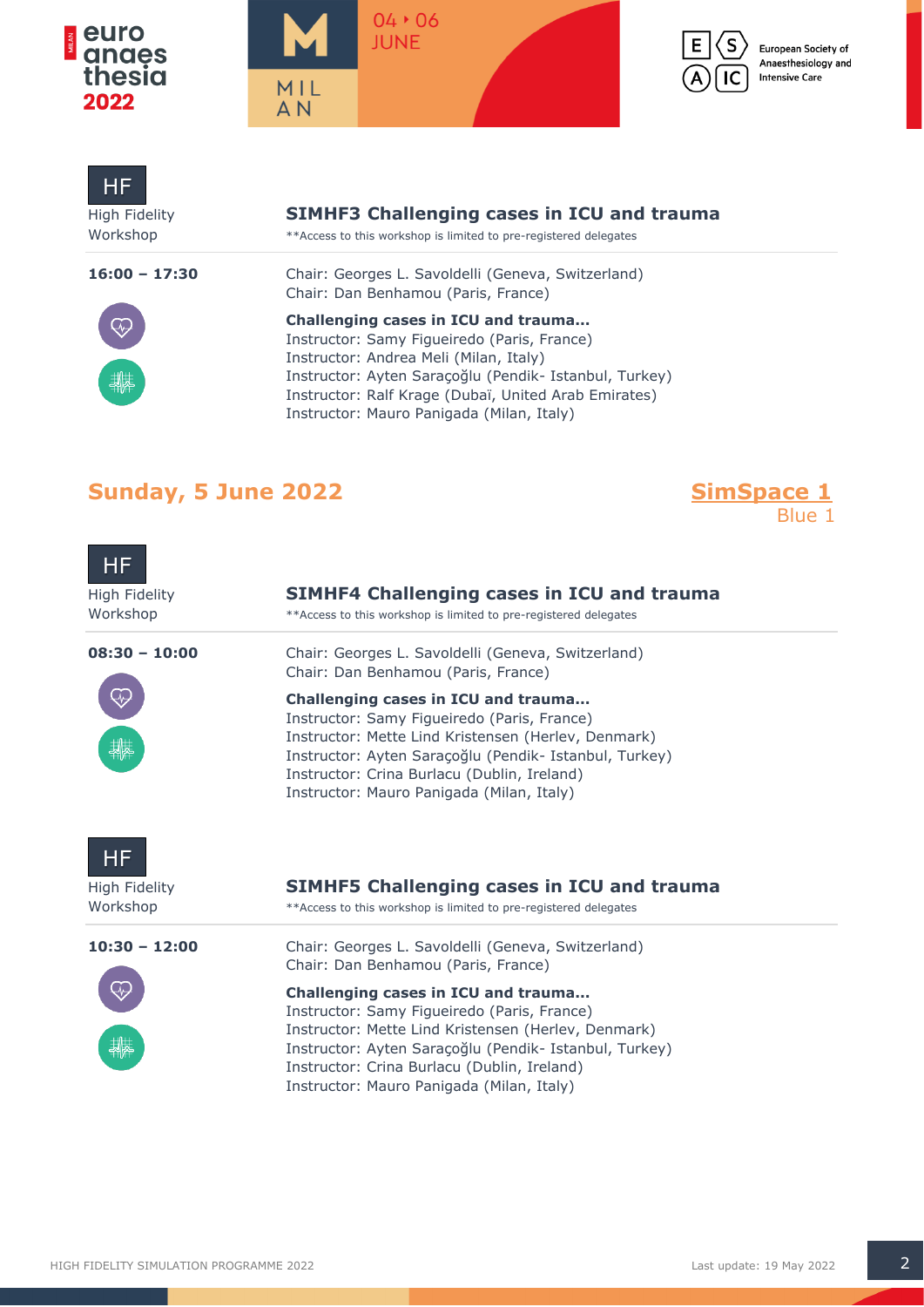

5





European Society of Anaesthesiology and **Intensive Care** 

| HF<br>High Fidelity<br>Workshop | SIMHF6 Challenging cases in anaesthesia -<br>Crisis in the operating room<br>** Access to this workshop is limited to pre-registered delegates                                                                                                                                                                                     |
|---------------------------------|------------------------------------------------------------------------------------------------------------------------------------------------------------------------------------------------------------------------------------------------------------------------------------------------------------------------------------|
| $14:00 - 15:30$                 | Chair: Georges L. Savoldelli (Geneva, Switzerland)<br>Chair: Dan Benhamou (Paris, France)                                                                                                                                                                                                                                          |
|                                 | Crisis in the operating room!<br>Instructor: Antonia Blanié (Paris, France)<br>Instructor: Amaury Govaerts (Geneva, Switzerland)<br>Instructor: Rikke Borre Jacobsen (Herlev, Denmark)<br>Instructor: Crina Burlacu (Dublin, Ireland)                                                                                              |
| ΗF<br>High Fidelity<br>Workshop | SIMHF7 Challenging cases in anaesthesia -<br>Crisis in the operating room<br>** Access to this workshop is limited to pre-registered delegates                                                                                                                                                                                     |
| $16:00 - 17:30$                 | Chair: Georges L. Savoldelli (Geneva, Switzerland)<br>Chair: Dan Benhamou (Paris, France)<br>Crisis in the operating room!<br>Instructor: Antonia Blanié (Paris, France)<br>Instructor: Amaury Govaerts (Geneva, Switzerland)<br>Instructor: Rikke Borre Jacobsen (Herlev, Denmark)<br>Instructor: Crina Burlacu (Dublin, Ireland) |

## **Monday, 6 June 2022**



| HF<br>High Fidelity<br>Workshop | <b>SIMHF9 Critical situations in anaesthesia:</b><br>how to improve patient safety<br>**Access to this workshop is limited to pre-registered delegates                                                                       |
|---------------------------------|------------------------------------------------------------------------------------------------------------------------------------------------------------------------------------------------------------------------------|
| $10:30 - 12:00$                 | Chair: Georges L. Savoldelli (Geneva, Switzerland)<br>Chair: Dan Benhamou (Paris, France)                                                                                                                                    |
|                                 | <b>Patient safety</b><br>Instructor: Daniel Arnal (Alcorcon, Spain)<br>Instructor: Vilma Traskaite (Kaunas, Lithuania)<br>Instructor: Francisco Maio Matos (Coimbra, Portugal)<br>Instructor: Pilar Reboto (Alcorcon, Spain) |